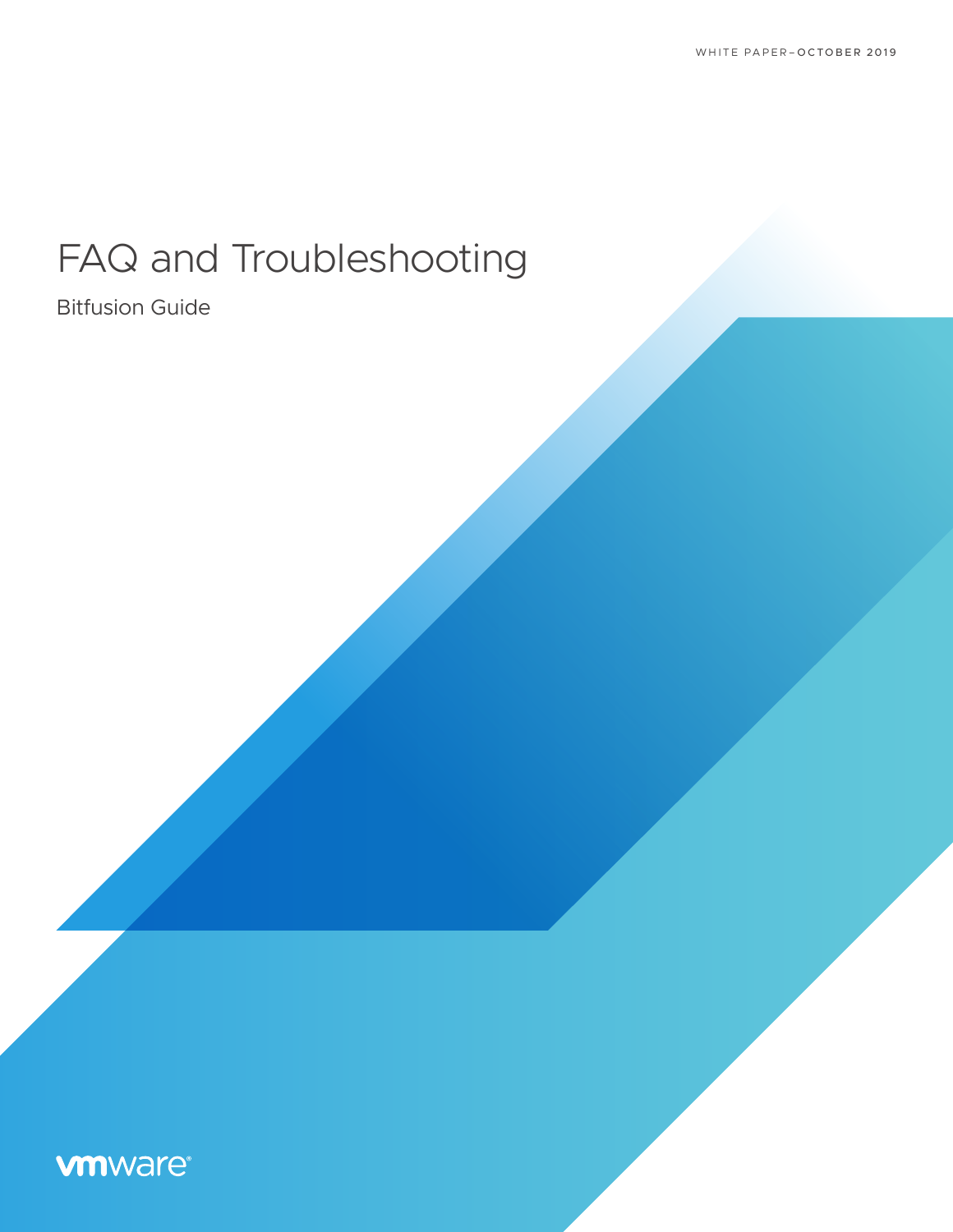# Table of Contents

| Can I use FlexDirect on my own hardware?                        | 3              |
|-----------------------------------------------------------------|----------------|
| What is my performance going to be like?                        | 3              |
| "Your kernel may not have been built with NUMA support"         | 3              |
| Running out of memory errors                                    | 3              |
| Error establishing connection: Cannot allocate memory           | 3              |
| Working with HTTP_PROXY settings                                | $\overline{4}$ |
| CUDA 9.0 "memory operations are not supported on this device"   | $\overline{4}$ |
| CUDA_ERROR_PEER_ACCESS_UNSUPPORTED                              | 5              |
| Utility, nvidia-smi, not running                                | 5              |
| Error Message: could not find = char                            | 5              |
| Error Message: all CUDA-capable devices are busy or unavailable | 5              |
|                                                                 |                |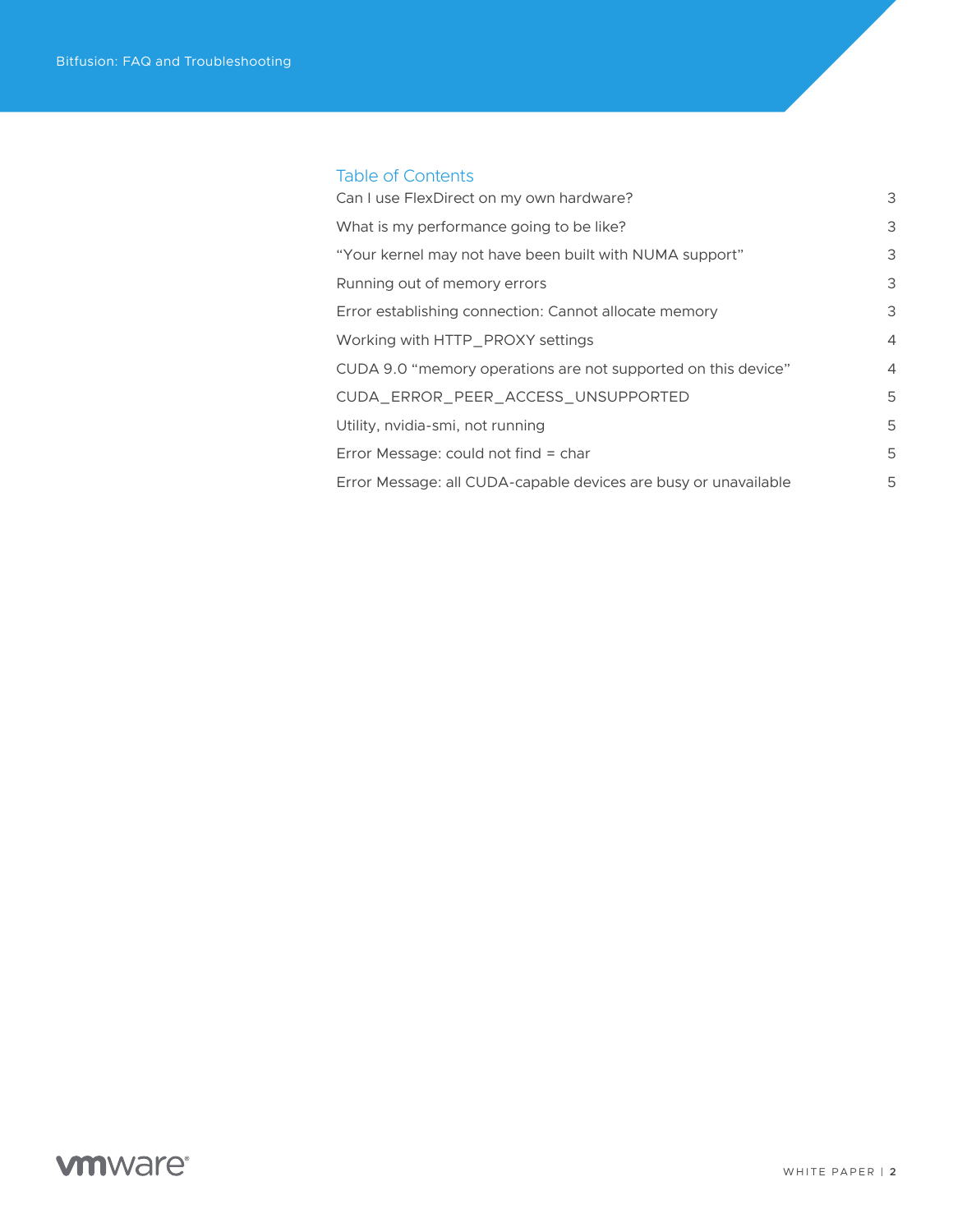# <span id="page-2-0"></span>Can I use FlexDirect on my own hardware?

Yes, it can be used both on-premise in your datacenter as well in public clouds like AWS, Azure, etc.

#### What is my performance going to be like?

Great question, it really depends on the model and instances you choose. We do recommend at least 10GbE networking for most use-cases. High-speed fabrics such as Infiniband and those with RDMA support will be necessary for multi-server scenarios. The best thing to do is to test it out yourself and contact us if you want us to dive deeper with you.

#### "Your kernel may not have been built with NUMA support"

When running with FlexDirect you may see the warning message, "Your kernel may not have been built with NUMA support.". These messages have no impact on performance or accuracy of TensorFlow results. They are caused by TensorFlow looking for hardware properties though sysfs, and, of course, such information will not be available on a CPU node because it is using network-attached GPUs. The FlexDirect runtime performance benefits from NUMA optimizations when appropriate, so you can safely ignore these warnings.

# Running out of memory errors

When running large models or batch sizes, frameworks such as TensorFlow can report out of memory errors:

#### Text

W tensorflow/core/common\_runtime/gpu/gpu\_bfc\_allocator.cc:211] Ran out of memory trying to allocate 877.38MiB. See logs for memory state

W tensorflow/core/kernels/cwise\_ops\_common.cc:56] Resource exhausted: OOM when allocating tensor with shape[10000,23000]

These are legitimate errors. The application requires more memory than you have assigned or is available from the GPUs. Avoiding these issues can be a combination of one or more strategies:

- Reduce batch size
- Use a larger GPU size
- Increase model parallelism by splitting your model into smaller chunks

#### Error establishing connection: Cannot allocate memory

This error can occur if the system has a resource limit that is too restrictive. To avoid this issue increase the number of open files allowed with the ulimit command.

#### Text

\$ ulimit -n 4096 # or \$ ulimit -n unlimited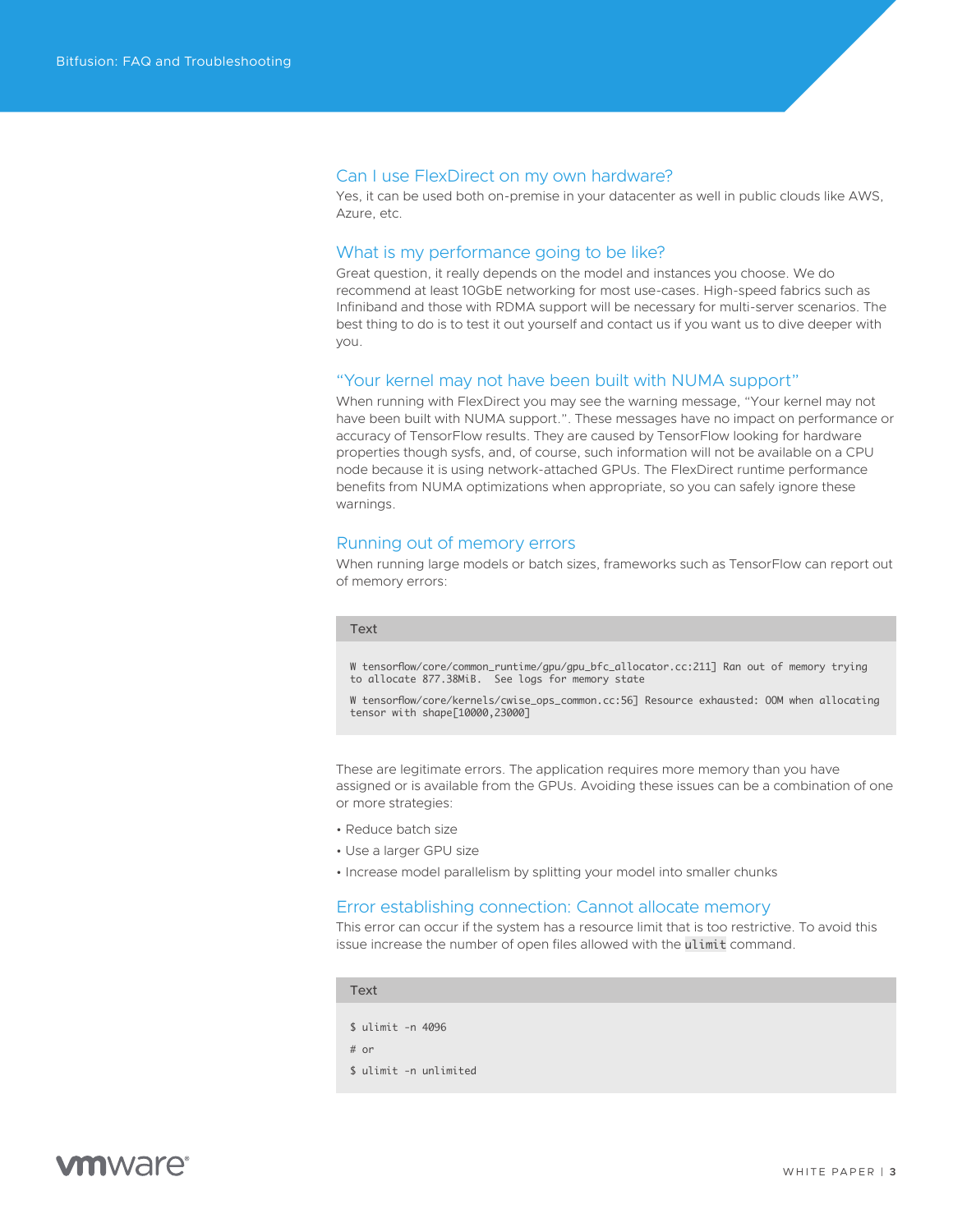# <span id="page-3-0"></span>Working with HTTP\_PROXY settings

By default, the http\_proxy and https\_proxy environment variables are not honored by FlexDirect for communications between the client and server(s). This is by design, as in-cluster networking performance can potentially be reduced by web proxies. To force FlexDirect to use the system's proxy settings, use the BF\_USE\_PROXY environment variable either in your startup scripts or prior to launching any server or client:

Text

\$ export BF\_USE\_PROXY=1

# CUDA 9.0 "memory operations are not supported on this device"

CUDA 9.0, as of January 24, 2018, disables batch memory operations by default as an errata. These operations are mainly used for GPUDirect-enabled applications. Thus, it is recommended to enable this setting for best results. To re-enable, remove all NVIDIA modules and re-install with the NVreg\_EnableStreamMemOPs parameter enabled:

#### Text

\$ sudo rmmod nvidia nvidia\_uvm nvidia\_drm nvidia\_modeset

\$ sudo modprobe nvidia NVreg\_EnableStreamMemOPs=1

Sometimes, a module cannot be removed because another application is using it. It can be difficult to determine what the specific application is. You may need to manually examine the list of running processes and kill likely candidates. There may desktop or graphical services running a known service often found in VMware environments is *lightdm*. Do some exploration to find which application is responsible. Desktop or other graphical services and applications are good candidates. You can see everything that is running with:

| Text |                                                                                        |
|------|----------------------------------------------------------------------------------------|
|      |                                                                                        |
|      | \$ ps auxf                                                                             |
|      | # Examine process and, for example, note that "lightdm" is running, which uses the GPU |
|      | \$ sudo kill <pid></pid>                                                               |
| # Or |                                                                                        |
|      | \$ sudo systemctl stop <name> // e.g. lightdm</name>                                   |

Then try again to uninstall-reinstall the nvidia module.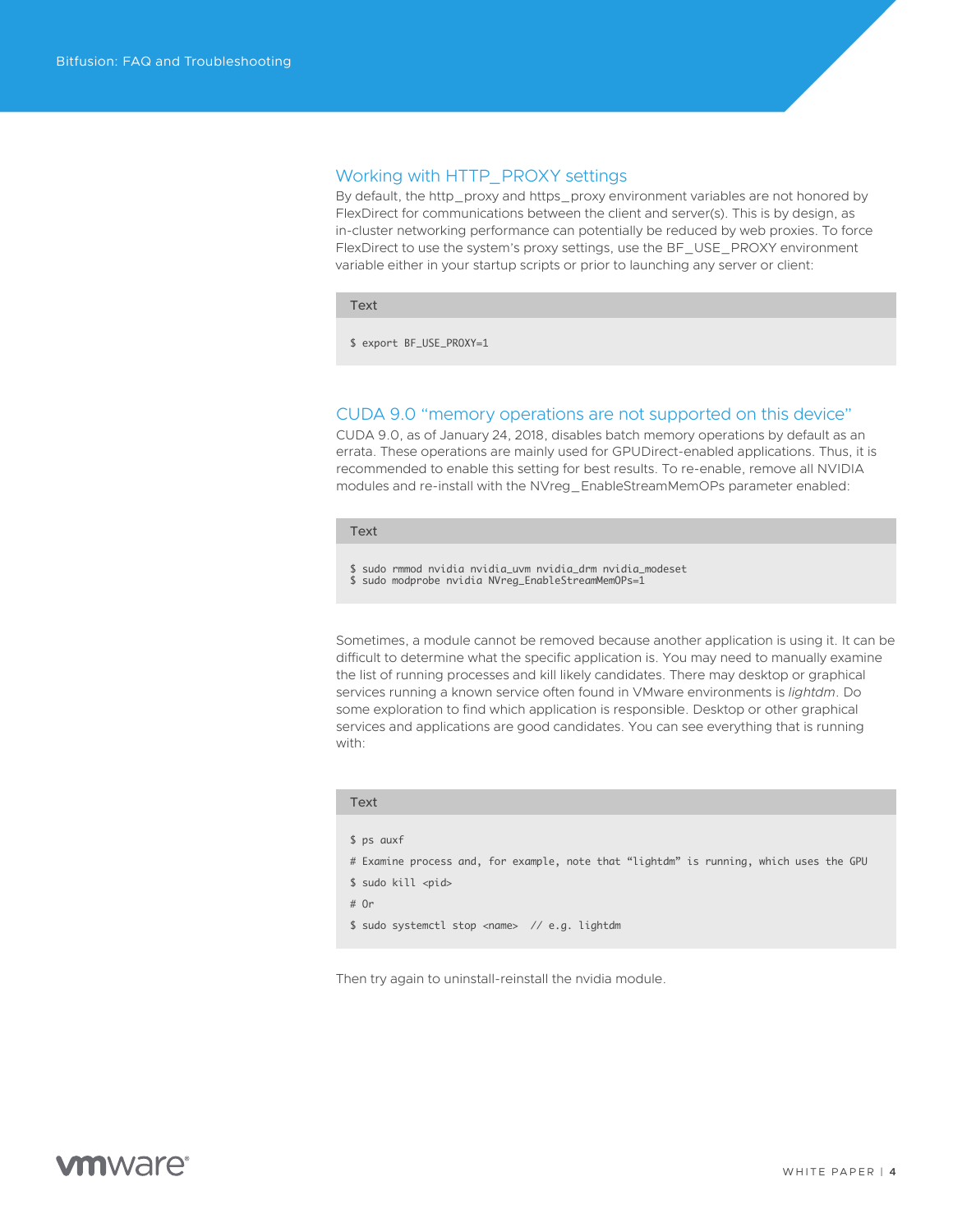<span id="page-4-0"></span>

TensorFlow may emit an error, CUDA\_ERROR\_PEER\_ACCESS\_UNSUPPORTED, when it finds GPU pairs not connected by the PCIe and system topology. You may ignore these errors. The job of FlexDirect virtualization is to handle the necessary communication via the network (e.g., ethernet of InfiniBand). An example of the error message is here:

2018-09-05 20:42:10.049855: W tensorflow/core/common\_runtime/gpu/gpu\_device. cc:1331] Unable to enable peer access between device ordinals 0 and 6, status: Internal: failed to enable peer access from 0x55ef97c9fef0 to 0x55ef97cb2520: CUDA\_ERROR\_ PEER\_ACCESS\_UNSUPPORTED

## Utility, nvidia-smi, not running

the Nvidia utility, nvidia-smi, is released with the Nvidia driver. The utility is often updated as well as the driver. An older nvidia-smi may not work with a later driver. For example, the version of nvidia-smi that comes with the 410 driver version, does not work with driver version 418.

## Error message: could not find = char

This error message is sometimes seen near the beginning of the FlexDirect output. It may be ignored. It may be repeated several times:

could not find = char could not find = char  $could not find = char$ could not find = char

Ultimately it comes from a third-party library, ibverbs. The best way to prevent unnecessary occurances is to configure FlexDirect to explore and use only the network interfaces and transport mechanisms you want it to use. This can be configured is documented under Advanced Networking Configuration .

# Error Message: all CUDA-capable devices are busy or unavailable

If your attempt to run multiple applications on a GPU fails (or all but one of the applications fail) with an error message such as, Cuda failure p2pBandwidthLatencyTest.cu:68: 'all CUDA-capable devices are busy or unavailable', then change the NVIDIA GPU compute mode setting from "Exclusive" to "Default."

sudo nvidia-smi -c 0

The "Default" mode allows GPU sharing.

You can see the current compute mode with nvidia-smi -a (along with a lot of other information), e.g.,

Compute Mode : Default